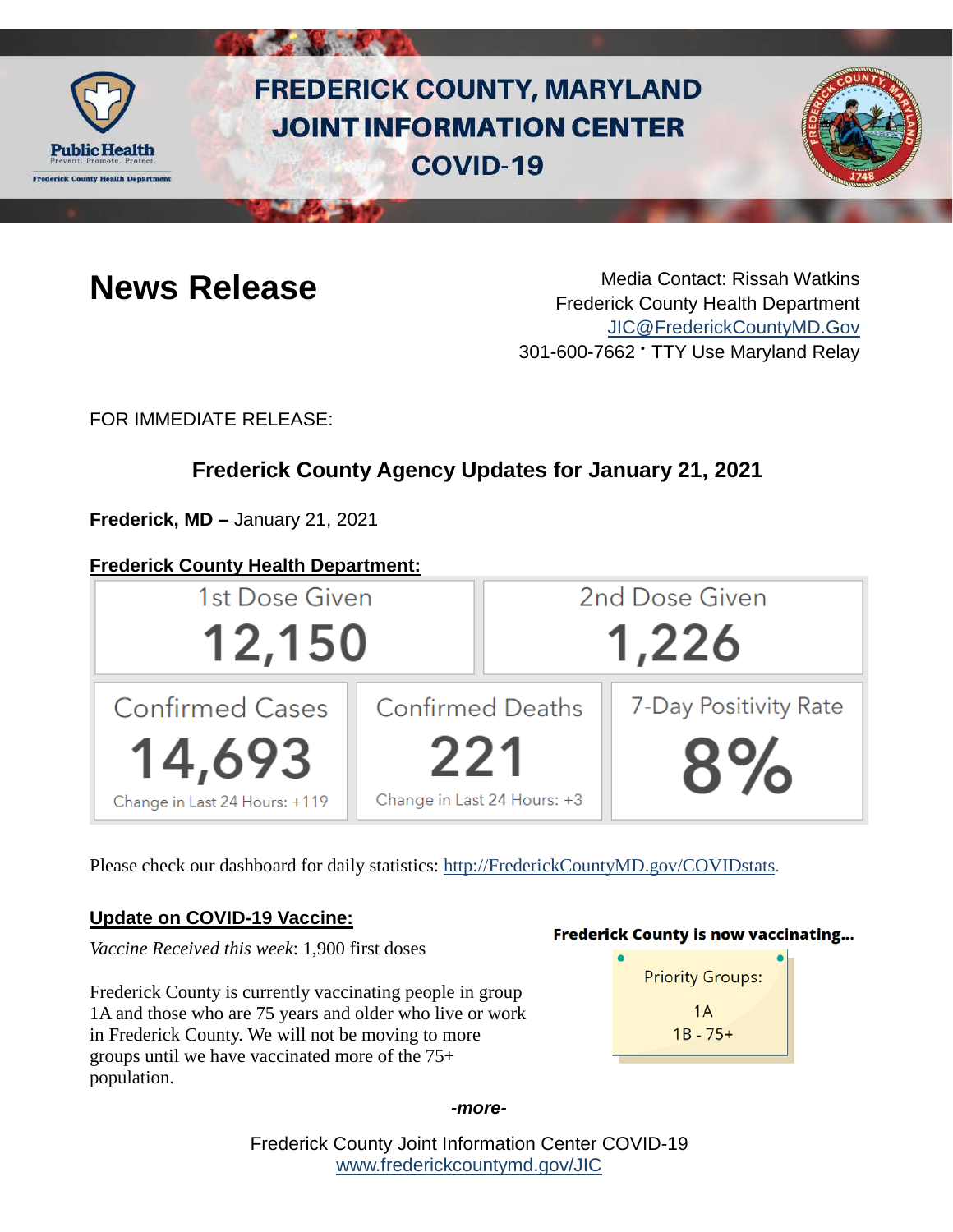

#### **Page 2/JIC**

#### *Change in process - Pre-Registering System*

This week, we launched a pre-registration form that allows our residents interested in receiving the COVID-19 vaccine to be on an official county list. This Vaccine Interest Form is open for everyone who lives and works in Frederick County. Please complete this form yourself, and help any friends, neighbors, or family members to complete the form.

To fill out the pre-registration interest form, please visit [FrederickCountyMD.gov/CovidVaccine](https://health.frederickcountymd.gov/629/COVID-19-Vaccine) and find the Vaccine Interest Form in the blue box.

#### **Completing this form does NOT make an appointment for you to get the vaccine.**

- o We will contact people who have registered on this form by priority group as we receive more vaccine.
- o You will be contacted by the email you provide in the form. When you are contacted, you will need to register for your appointment online.
- o **You only need to complete the form once.**
- o It may be several days, weeks, or longer until you are contacted since it depends on vaccine availability.

#### *Update on COVID-19 Vaccine Appointment Call Center*

Our Appointment Call Center has been experiencing extremely high call volume this week. We understand many of our residents have been frustrated by this process, and we are working on expanding the operations to handle more calls.

Please note that this call center is specifically to help people make appointments if they cannot do so themselves online. We are asking our community to please check on your friends, family, or neighbors who

## **Frederick County COVID-19 Appointment Line**

**Monday - Friday 8AM - 5PM** 



English: 301-600-7900 Spanish: 301-600-7905

may not be able to make their appointment online and help them with that process so that our call center can help those most in need. Appointments slots continue to be limited, but more will be available each week.

In order to support our residents who do not have computers or internet access at home, Frederick County is opening a call center. This call center will be run by Frederick County employees and will provide our residents to make COVID-19 vaccine appointments by phone Monday to Friday from 8AM to 5PM. The English line is 301-600-7900 and the Spanish line is 301-600-7905.



Frederick County Joint Information Center COVID-19 [www.frederickcountymd.gov/JIC](https://frederickcountymd.gov/JIC)